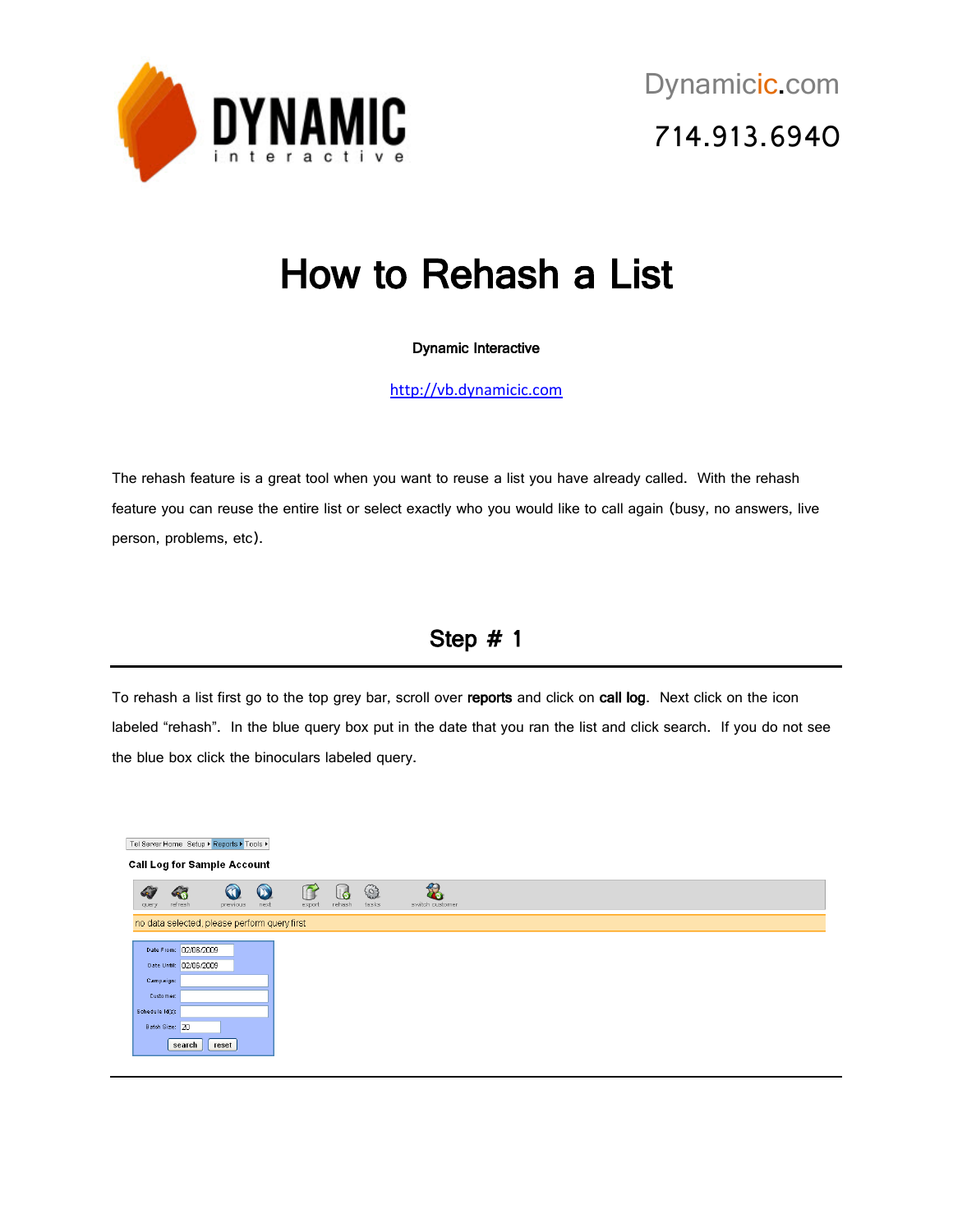

### Step # 2

A new page will appear "rehash filter". Next click the circle labeled custom.

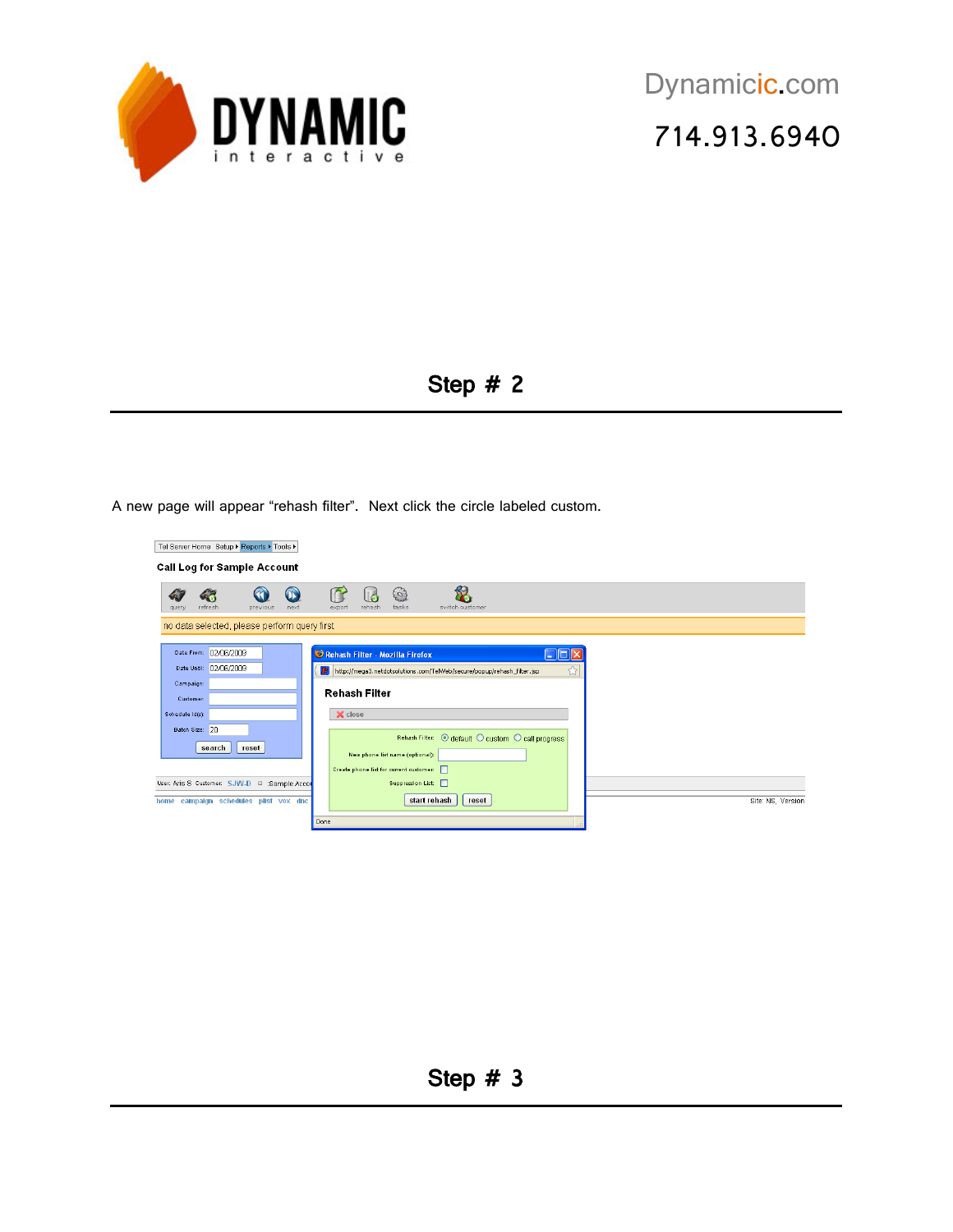

## Dynamicic.com 714.913.6940

Next you will see the options you have for rehashing. From here click each box you wish to dial again. Below the boxes make sure to name this new rehash something you will recognize easily in the box labeled "New phone list name". Then click "start rehash". Give the dialer a few minutes to completely rehash your list.

| Tel Server Home Setup ▶ Reports ▶ Tools ▶                                                                                                                                                                                   |                                                                                                                                                                                                                                                                                                                                                                                                                                                                                                                               |                          |
|-----------------------------------------------------------------------------------------------------------------------------------------------------------------------------------------------------------------------------|-------------------------------------------------------------------------------------------------------------------------------------------------------------------------------------------------------------------------------------------------------------------------------------------------------------------------------------------------------------------------------------------------------------------------------------------------------------------------------------------------------------------------------|--------------------------|
| <b>Call Log for Sample Account</b>                                                                                                                                                                                          |                                                                                                                                                                                                                                                                                                                                                                                                                                                                                                                               |                          |
| $\mathbf{D}$<br>refresh<br>previous<br>next<br>query                                                                                                                                                                        | n<br>(လဲ)<br>G<br>rehash<br>tasks<br>export<br>switch customer                                                                                                                                                                                                                                                                                                                                                                                                                                                                |                          |
| no data selected, please perform query first                                                                                                                                                                                |                                                                                                                                                                                                                                                                                                                                                                                                                                                                                                                               |                          |
| Date From: 02/06/2009<br>Date Until: 02/06/2009<br>Campaign:<br>Customer:<br>Schedule (d(s):<br>Batch Size: 20<br>search<br>reset<br>User: Aris S Customer: SJW-D D : Sample Accor<br>home campaign schedules plist vox dnc | Rehash Filter - Mozilla Firefox<br>$\Box$ $\Box$ $\times$<br>☆<br>http://mega3.netdotsolutions.com/TelWeb/secure/popup/rehash_filter.jsp<br>Rehash Filter<br>X close<br>Rehash Filter: O default @ custom O call progress<br>digit NOT pressed<br>$\Box$ no answer<br>agent NOT connected<br>$\Box$ busy<br>$\Box$ operator<br>$\Box$ wireless dnc<br>$\Box$ answering machine<br>$\Box$ live person<br>$\square$ problems<br>New phone list name (optional):<br>Create phone list for current customer:<br>Suppression List: | Site: NS, Version: 1.0.1 |
|                                                                                                                                                                                                                             | start rehash<br>reset<br>Done                                                                                                                                                                                                                                                                                                                                                                                                                                                                                                 |                          |

#### Step # 4

Now you will need to go back to your schedule entry page. Go to reports, then summary stats and min. Next, click on the yellow pencil. From here click the cylinder labeled "attach phone list". From the list choose the name of the rehash list you just created. Click add and then click save in the large green box on the left. Now you are ready to make your calls.